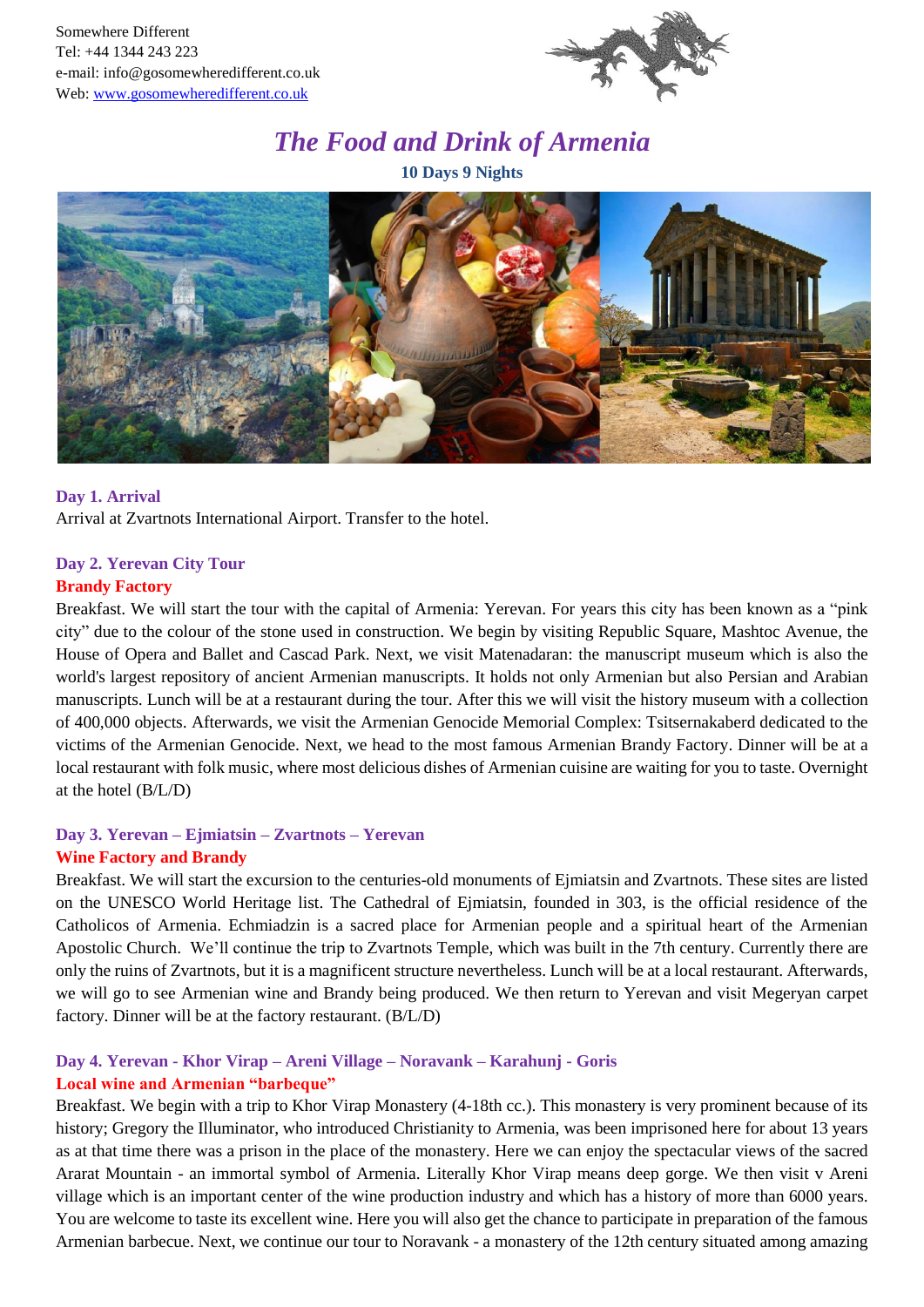Somewhere Different Tel: +44 1344 243 223 e-mail: info@gosomewheredifferent.co.uk Web: [www.gosomewheredifferent.co.uk](http://www.gosomewheredifferent.co.uk/)



sheer rocks of a twisty gorge. Lunch will be at a local house in Areni. Afterwards. We visit Karahunj or Zorats Karer which is 3500 years older than Stonehenge and 3000 years older than Egyptian pyramids. Some specialists even calculated the age of the stone circle itself, purely basing on the position of stars in the sky in earlier times - the result was 7.6 thousand years ago. This would make Karahunj the oldest astronomical observatory in the world. Dinner and overnight in Goris. (B/L/D)



## **Day 5. – Goris – Tatev – Khndzoresk – Jermuk Local dishes and fruit vodka**

Breakfast. We start our day with a visit to the cave village of Khndzoresk. We then continue our trip to the monastic complex of Tatev (9-13th century): a famous center of study in those times. To reach the monastic complex we will use a cable car which holds the record for the world's longest non-stoppable double-track cable car. Lunch will be at a house where you can taste the local dishes and admire a master class in the preparation of vodka from different fruits. After these activities we head to famous spa town of Jermuk. Here you will have the opportunity to enjoy fresh mountain air and visit one of the most beautiful Armenian cascades. Dinner and overnight in Jermuk. (B/L/D)

# **Day 6. Goris –Selim – Noraduz - Sevan – Dilijan**

## **Armenian Beer**

Breakfast. Today we are going to pass the route that has been used by the travelers of the Great Silk Road. We will drive through the Selim Caravanserai, which served as an important center of exchange, trade and lodging during the times of the Great Silk Road. Lunch will be at a local restaurant. We will then visit Noraduz and then drive to Lake Sevan which is one of the largest lakes in the world which has astonishingly blue water. Here we can enjoy the breathtaking scenery of the beautiful lake. Then we will visit Sevanavank Monastery which is situated on the Sevan Peninsula. There are two monasteries actually; one of them was destroyed but the other still stands. They were built in the middle Ages, around the 10th century. Next, we will drive to Dilijan. Walking along Sharambeyan Street, which is one of the oldest streets of the city, and a good place to buy souvenirs and see the life of the small city. During the walk you will breathe the clean mountain air. Then we visit the brewery, where you will get acquainted with the process of making Armenian beer. Dinner and overnight in Dilijan. (B/L/D)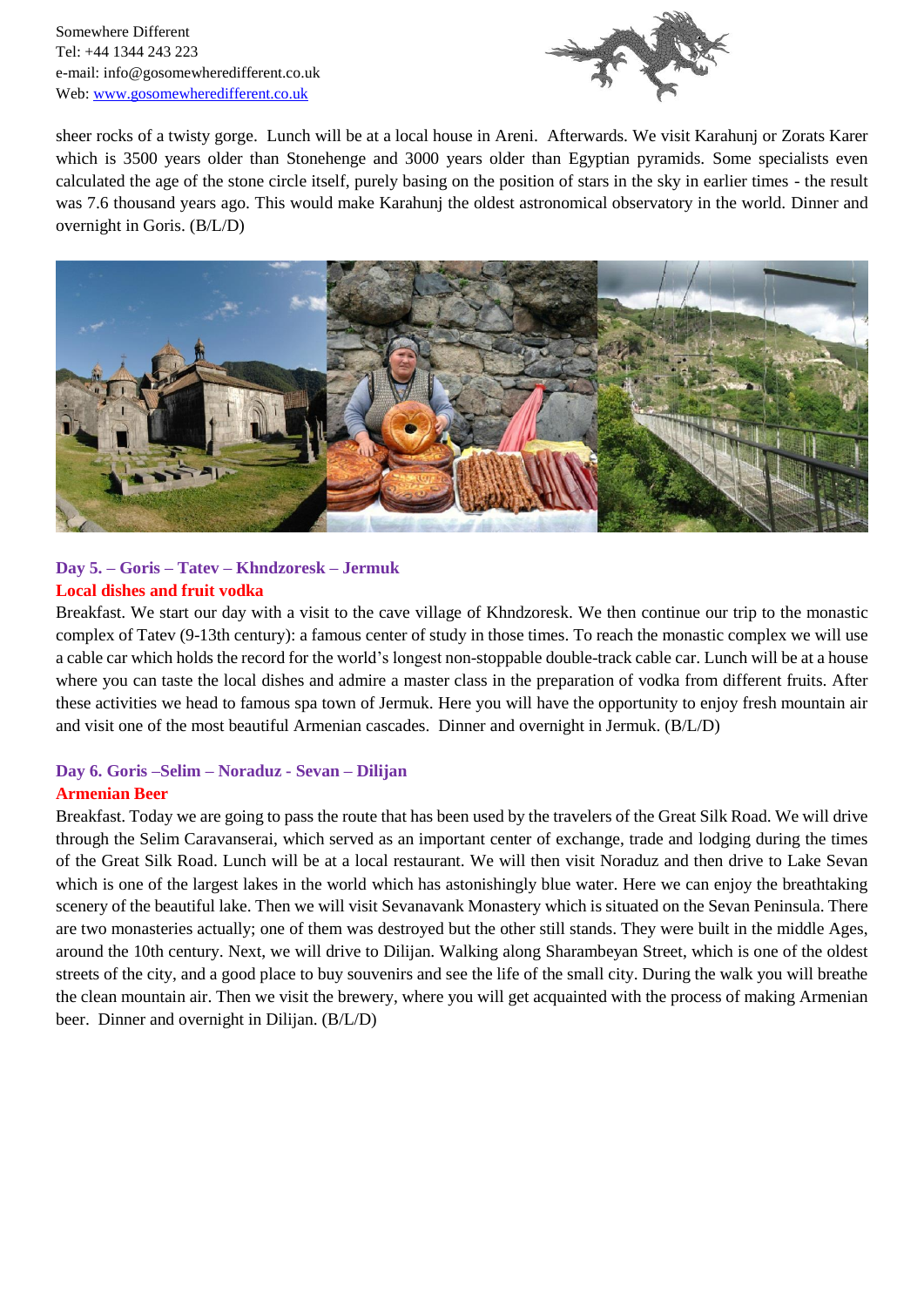Somewhere Different Tel: +44 1344 243 223 e-mail: info@gosomewheredifferent.co.uk Web: [www.gosomewheredifferent.co.uk](http://www.gosomewheredifferent.co.uk/)



**Day 7. Dilijan – Ijevan – Haghpat – Gyumri Brandy, White wine and sea food**



First, we head to Alaverdi and on the way, we will stop at the wine and brandy factory which is famous for its white wine products. Lunch will be at a local restaurant. Next, we Visit a unique masterpiece of Armenian architecture of the X-XIV centuries: the monastery of Haghpat which is a UNESCO World Heritage Site. Haghpat Monastery was one of the largest religious, cultural and educational centers of medieval Armenia. Finally, we depart for Gyumri. Dinner will be at a local restaurant most famous for its appetizing a and tasty fish dishes. (B/L/D)

#### **Day 8. Gyumri – Amberd – Saghmosavank – Yerevan Armenian desserts and local beer**

Breakfast. We begin by walking down the beautiful streets of Gyumri: a city which has changed its name several times. Initially it was called Kumayri, later Alexandrapol. After that it was called Leninakan and finally Gyumri. This city is the second largest city of Armenia. It is located at a distance of about 120 km away from Yerevan and is located on the bank of the Akhurian River. While exploring Gyumri we will visit Dzitoghtsyan house-museum; an Architecture and Ethnography museum. The museum is impressive because it gives a chance to look closer at the history and know more about traditions and habits of Armenians during the nineteenth century. We will visit Alexandrapol brewery before heading to the Aragatsotn region. Lunch wuill be at a local house and includes an amazing master class of Armenian sweets '' Sujukh '' and '' Gata ''. We will then visit the Armenian Alphabet monument. Afterwards, we head towards the medieval and mysterious Amberd fortress (7th-13th centuries AD), which was built on the slope of Mount Aragats (4091 meters above sea level). We will also visit Saghmosavank monastery. Finally, we return to Yerevan and have dinner at a traditional restaurant. Overnight in Yerevan. (B/L/D)

## **Day 9. Yerevan – Garni – Geghard – Yerevan Traditional dishes**

Breakfast. We begin with a trip to Garni. This Pagan Temple built in the 1st century AD. It is the only temple that has been preserved from pagan times in Armenia. It was devoted to the god Mihr, who was the god of cleanness. In 1679 it was destroyed by an earthquake. In 1975 the Temple was restored. Then we will continue our trip to Geghard Monastery. It's name came from the legendary lance that was used to pierce the body of Christ. It has been kept here for centuries. Though the exact foundation of the monastery is unknown, the present complex was built in the mid  $-13$ th century. Afterwards we will visit a local house where you will have the chance to see and participate in the preparation of Armenian national bread: lavash. It is very thin and usually sold in very large forms. It is usually cooked in a ground oven: "tonir''. In 2015 it has been inscribed in the UNESCO intangible heritage list. Here we will enjoy the "Armenian fast food" with lavash and cheese. Next, we return to Yerevan where we will visit the fruit market. We will then have a farewell dinner of traditional dishes. Overnight in Yerevan. (B/L/D)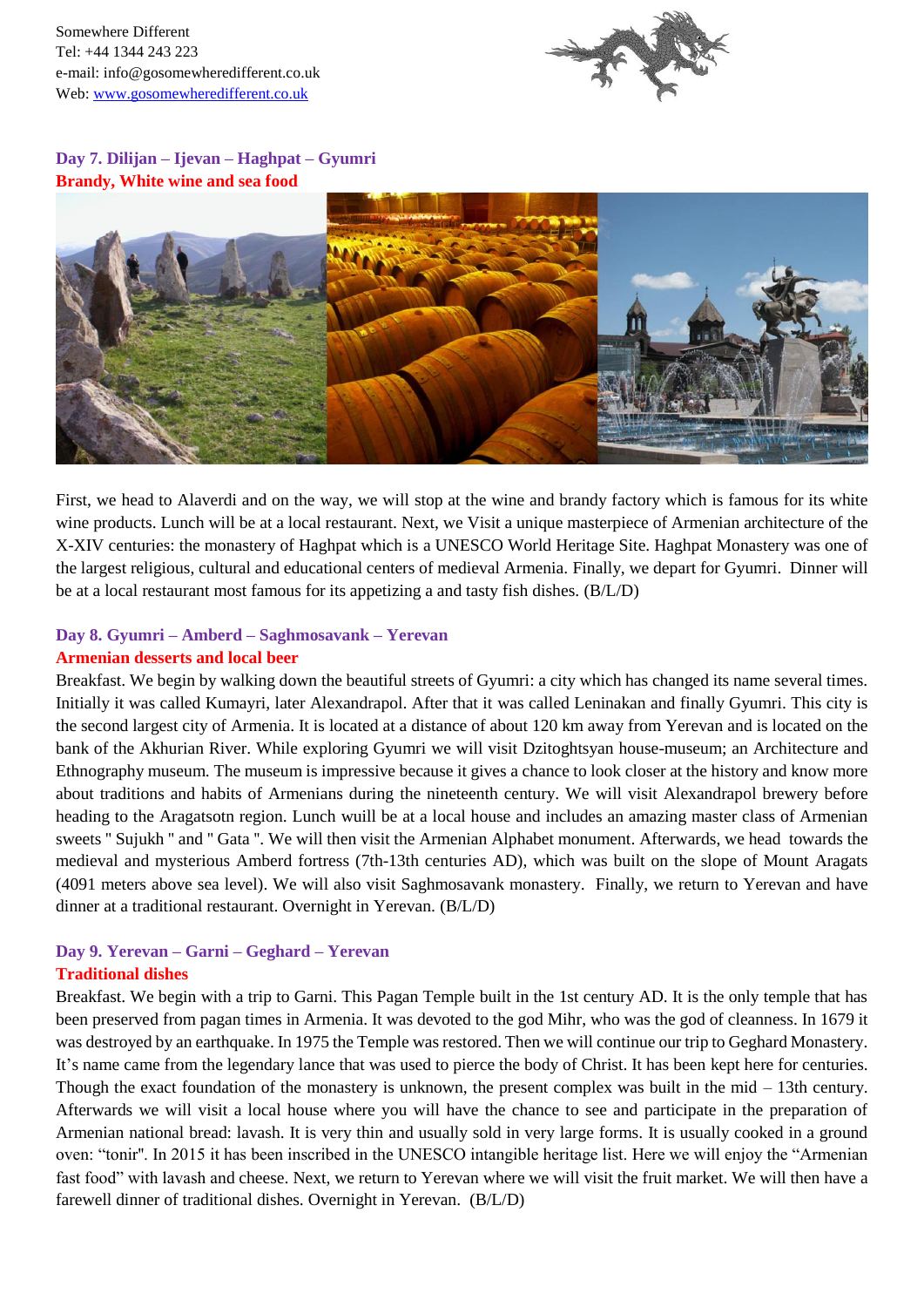



#### **Day 10. Departure**

Breakfast. Transfer to airport.

#### **3\* hotel**

| Per Pax    | ∽   |     |            |     | $10 + 1$     | $15 + 1$ | $20 + 1$ | $25+1$ | $30 + 1$ | <b>SGL</b> |
|------------|-----|-----|------------|-----|--------------|----------|----------|--------|----------|------------|
| <b>GBP</b> | 955 | 710 | 670        | 640 | 630          | 610      | 570      | 555    | 540      | 190        |
| Euro       | 080 | 805 | 755<br>נגו | 720 | 715<br>- 1.J | 690      | 645      | 630    | 615      | 215        |
| USD        | 195 | 905 | 840        | 795 | 785          | 765      | 705      | 700    | 680      | 230        |

Yerevan – Silachi or similar Goris – Mina or similar Jermuk – Verona or similar Dilijan – Haghartsin or similar Gyumri – Alexandrapol or similar

#### **4\* hotel**

| Per Pax    | ∽    |     |     |           | $10+1$ | 15+1 | $20+$ | $25 -$<br>໋ | $30+1$ | SGL |
|------------|------|-----|-----|-----------|--------|------|-------|-------------|--------|-----|
| <b>GBP</b> | 025  | 790 | 740 | ワつく<br>ت  | 720    | 680  | 640   | 630         | 615    | 220 |
| Euro       | 160  | 895 | 840 | 820       | 815    | 770  | 725   | IJ          | 695    | 250 |
| USD        | 1280 | 990 | 925 | Q15<br>⊥J | 900    | 850  | 805   | 785         | 765    | 270 |

Yerevan – Opera Suite or similar Goris – Mina or similar Jermuk – Verona or similar Dilijan – Best Western Paradise or similar Gyumri – Nane or similar

#### **Tour price includes:**

- Hotel accomodation in DBL rooms
- English speaking guide;
- All the transfers;
- All excursions and entrance fees mentioned in rhe program;
- A bottle of water per day per person;
- Meals according to the program.